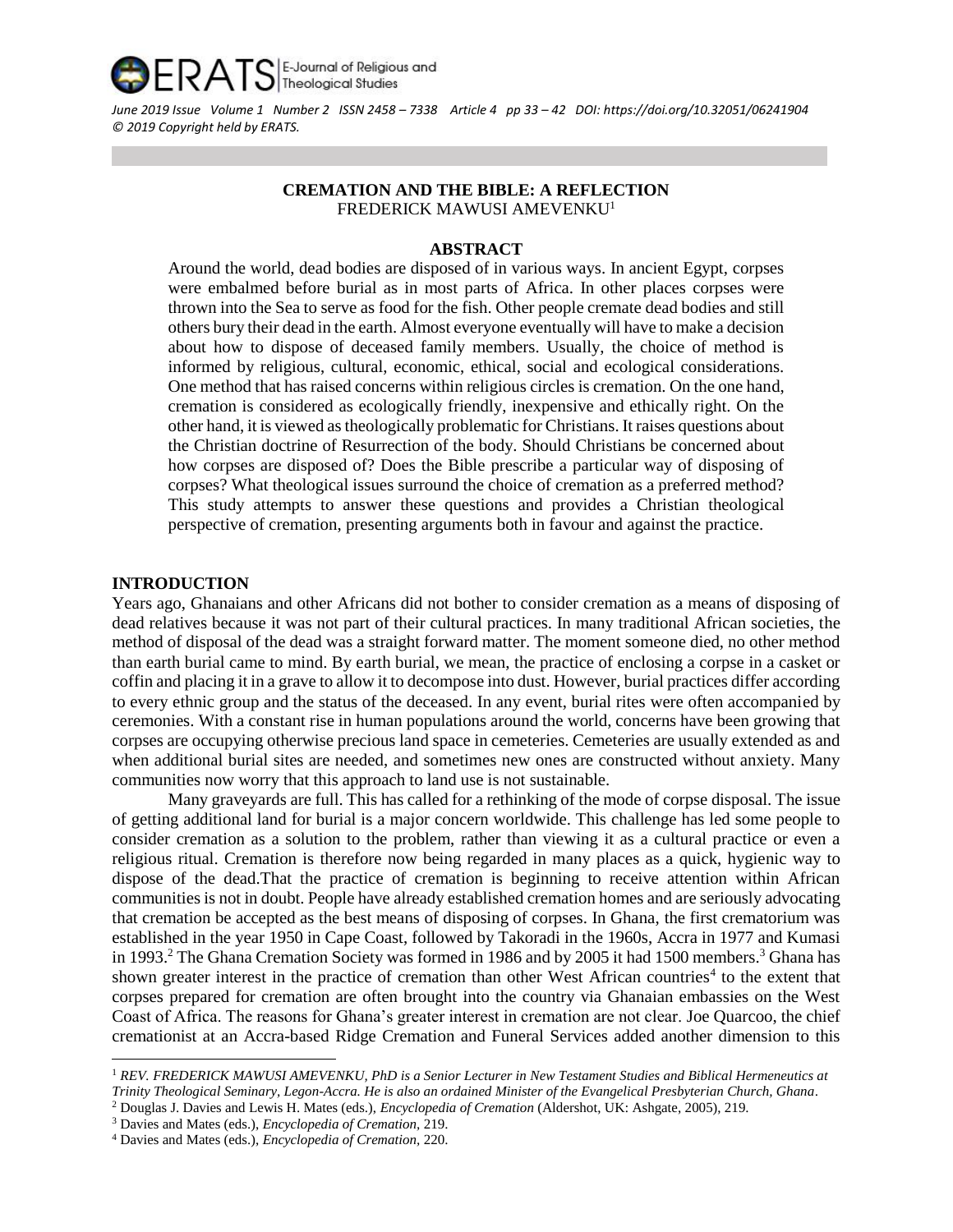#### *ERATS June 2019 Issue - Volume 1 Number 2*

claim when he said, "Since there is no crematorium in the northern part of the country, people who die there and have to be cremated are brought down to the Osu Cemetery… I work across the sub-region and I bring down bodies from Abidjan for cremation in Accra because there is no crematorium there as well."<sup>5</sup> Clearly, people are patronizing the cremation practice in Ghana because Ghana's facilities are better than some of her neighbors'. Carrying corpses from such long distances to be cremated indicates (at least) that the practice is gaining acceptance. For Quarcoo, the practice is gaining patronage because it is a "safe and hygienic way" of disposing human bodies.<sup>6</sup> From 1999 to 2001, an average of about 2 per cent of the dead was cremated in Ghana as shown by Table 1.<sup>7</sup>

| Year | <b>No. of Cremation</b> | <b>Total deaths</b> | <b>Percentage of Deaths</b> |
|------|-------------------------|---------------------|-----------------------------|
| 1999 | 250                     | 15 000              | 1.67                        |
| 2000 | 300                     | 17 000              | 1.76                        |
| 2001 | 335                     | 18 500              | 1.82                        |

The table shows a growing trend in the rise of cremation practice in Ghana, though it is possible that not the whole range of statistics on the phenomenon may have been covered. Though there are discussions around the theology of cremation among theologians and churches, most African churches have not officially come out with clear positions on the issue. Consequently, it has become very difficult for both the clergy and the laity to take decisions on the subject when they are confronted with it. The question arises not because cremation is known to be a practice found in the Bible but because some Christians in various churches are showing interest in the practice.

Quite recently, a situation arose where a family requested that their deceased son who had been cremated in a funeral home in the city be buried at his home village, whereupon they brought the ashes to the minister in charge of the home village, who wondered what to do with the ashes. The minister suggested that since a service had been conducted for the departed brother in the city during the cremation that amounted to burial, what to do with the ashes was a matter of private affair for the family to manage. When the family insisted on their request, the minister was compelled to call his superior on the phone for assistance. To his dismay, his boss said that the issue of cremation had not even crossed his mind and that he did not know what to do. This problem eventually reached the head of the denomination and has led to the search for a policy direction for the church based on a theological understanding of cremation.

Evidence of people's uncertainty regarding the ethics and theology of cremation is common in Christian discourses these days. In view of this, the current study provides a Christian perspective of cremation, presenting the arguments both in favour and against the practice. Historical, biblical, theological and ethical arguments related to the practice of cremation are discussed so that (African) Christians can develop an informed theology of cremation.

### **UNDERSTANDING CREMATION**

Cremation is the process of using a very high temperature to reduce dead human bodies to ashes. It may serve as a funeral or post-funeral rite but it is an alternative to the interment of a body in a coffin. The *Encyclopedia of Cremation* defines it as the practice of intentionally heating a deceased human body to a temperature "between 1,400 and 2,100  $\textdegree$ F [approximately 760 to 1150 Celsius] to consume ... the body's soft tissue and reduce the skeleton to fragments and particles."<sup>8</sup> Amanda J. Baker has also defined cremation as "the purposeful reduction of human remains via burning and post-burn processing."<sup>9</sup> Thus, in cremation, mortal remains of a human are deliberately exposed to high temperatures for extended periods of time for conversion into ashes.

The remnants of a complete reduction (called the cremains) can be described as highly fragile, fragmented, commingled, and usually white or gray in color. After the process, almost everything (that is,

 $\overline{a}$ <sup>5</sup>Nii Laryea Korley, "Dust To Dust, Ashes To Ashes", Graphic Online (15th August, 2008)

<https://www.modernghana.com/lifestyle/424/dust-to-dust-ashes-to-ashes.html> (Accessed on 21/4/16)

<sup>6</sup> Korley, "Dust To Dust, Ashes To Ashes"

<sup>7</sup> Davies and Mates (eds.), *Encyclopedia of Cremation,* 219.

<sup>8</sup> Davies and Mates (eds.), *Encyclopedia of Cremation,* 131.

<sup>9</sup> Amanda J. Baker, *A Taphonomic Analysis of Human Cremains from the Fox Hollow Farm Serial Homicide Site* (University of Indianapolis: Master of Science Thesis, 2004), 13.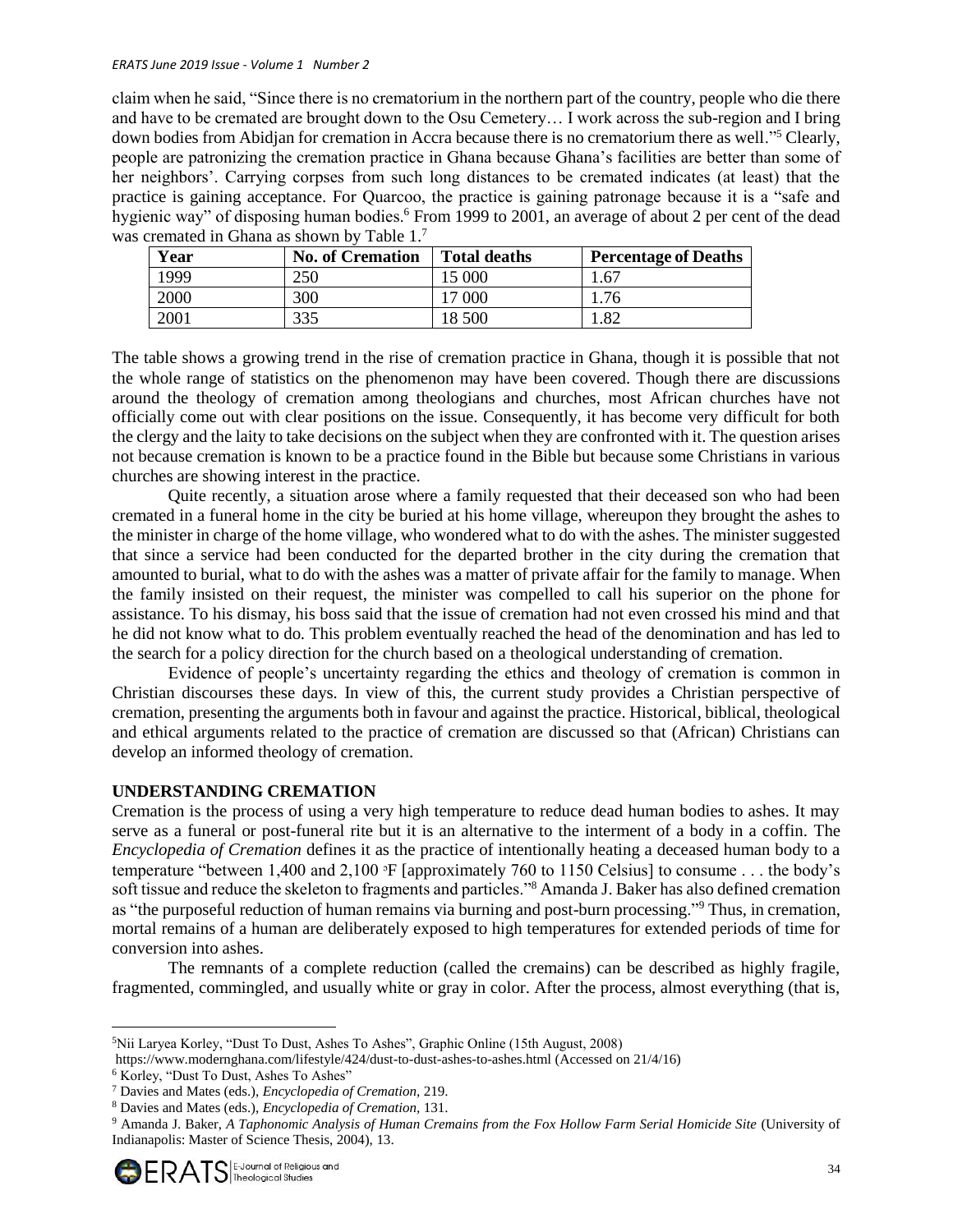the body and container) is reduced to 1.8kg -3.6 kg of inorganic ash that may be subsequently buried, stored in urns, kept in the house or disposed of in other ways such as scattering it over a body of water, or a plot of land, depending on the culture within which it is done. Funeral rites may be organized for the dead whether cremated or buried to decompose.

Cremation takes place in a chamber called a retort, of a crematory in a room called the crematorium.<sup>10</sup> The process of cremation can be summed up as follows: After placing the body, in a cremation casket (usually made of wood or any other combustible material), it is transferred into the chamber through a mechanized door. Upon the arrival of the body in the chamber, the door, which is about a half foot thick, is closed either by hand or in some cases a switch, as many of the newer models have automated doors. The crematory operator then starts the machine which normally goes through a warm up cycle before the main burning begins. After the machine is warmed up, the main burner ignites to start the process of incinerating the body. As the heating goes on further, the body fats melt and ignites to add a pale blue cast to the body, much like an aura.<sup>11</sup> The heating goes on until the body is completely combusted into ashes. Afterwards, the cremains are collected in a tray or pan (tiny residue may still remain in the chamber and mix with the particles from subsequent cremations) and allowed to cool for some time. After cooling, the cremains may be "processed further by mechanically breaking the larger particles down, producing a consistent mixture of grain and powder, to be scattered or stored in an urn."<sup>12</sup>

## **History of the practice of Cremation**

An important aspect of cremation studies involves the understanding of the range of cremation practices throughout history. "Cremation has long been established as the prime funeral rite in many cultures of the world, where it frames life and helps to explain its nature and destiny. For some prehistoric, ancient and classical societies and civilizations, evidence of cremation lies in urn-burials, mounds and the literary creations of classical texts."<sup>13</sup> Most archaeologists believe that cremation was invented during the Stone Age, about 3000 BCE<sup>14</sup> as a proper way of disposing of the dead. Without any special apparatus for the process, ancient people cremated their dead by placing the body in a log pyre over an open flame which burnt by [fire](http://www.newworldencyclopedia.org/entry/Fire) into ashes. It is believed that it was a common practice among the [indigenous peoples](http://www.newworldencyclopedia.org/entry/Native_Americans_in_the_United_States) of the Pacific Northwest, the Northern Athapascan people of [Alaska,](http://www.newworldencyclopedia.org/entry/Alaska) and various cultural groups throughout [Canada.](http://www.newworldencyclopedia.org/entry/Canada) Ancient Rome used both burial and cremation to dispose of their dead.<sup>15</sup> In ancient Rome, the deceased was usually carried from the house in a procession to a place on the outskirts of the city, where the corpse would be burned on a pyre until the body was reduced to ashes.

Timothy George, writing about cremation among ancient Greeks and Romans, submits that cremation became the norm among ancient Greeks and Romans because of their belief in the immortality of the soul, which led them thinking that there is no need to give special attention to the body.<sup>16</sup> In ancient Greek Philosophy, the body was considered as the shadow of the soul and that the soul, considered as real, is to be cared for and not the body. Destroying the body after death was therefore not an issue for them. They reasoned to themselves that since the body was just a shadow and not the real object, there was no need to care for it in any "proper" way. Homer's *Iliad* gives accounts of cremation and the interment of cremated remains with "its description of the funerals of the heroes Achilles and Patroclus and their winewashed cremated remains that are, subsequently, buried."<sup>17</sup>

### **Cremation and Roman Catholic Christianity**

 $\overline{a}$ 

<sup>10</sup> Wes Scantlin, *An Embalmer's Tales* (Np: np, 2010), 18.

https://books.google.com.gh/books?id=tRDLAQAAQBAJ&pg=PA17&lpg=PA17&dq

<sup>11</sup> Scantlin, *An Embalmer's Tales,* 18.

<sup>&</sup>lt;sup>12</sup> Davies and Mates (eds.), *Encyclopedia of Cremation*, 131. An urn is a receptacle designed to permanently encase cremated remains. The device for crushing the particles into a finer sand-like consistency is called a cremulator.

<sup>13</sup> Davies and Mates (eds.), *Encyclopedia of Cremation,* xviii.

<sup>&</sup>lt;sup>14"</sup>The cremation process: Its history, Cremation and burial in the Bible."

<http://www.religioustolerance.org/crematio.htm> (Accessed on 22/4/16)

<sup>15</sup> James Hastings (ed.), *A Dictionary of the Bible* vol. 1 (Massachusetts: Hendrickson Publishers, 1988), 518.

<sup>16</sup> Timothy George "Cremation Confusion: Is it unscriptural for a Christian to be cremated?", *Christianity Today,* 2002. <http://www.christianitytoday.com/ct/2002/may21/27.66.html> (Accessed on 3/4/16).

<sup>17</sup> Davies and Mates (eds.), *Encyclopedia of Cremation,* xviii.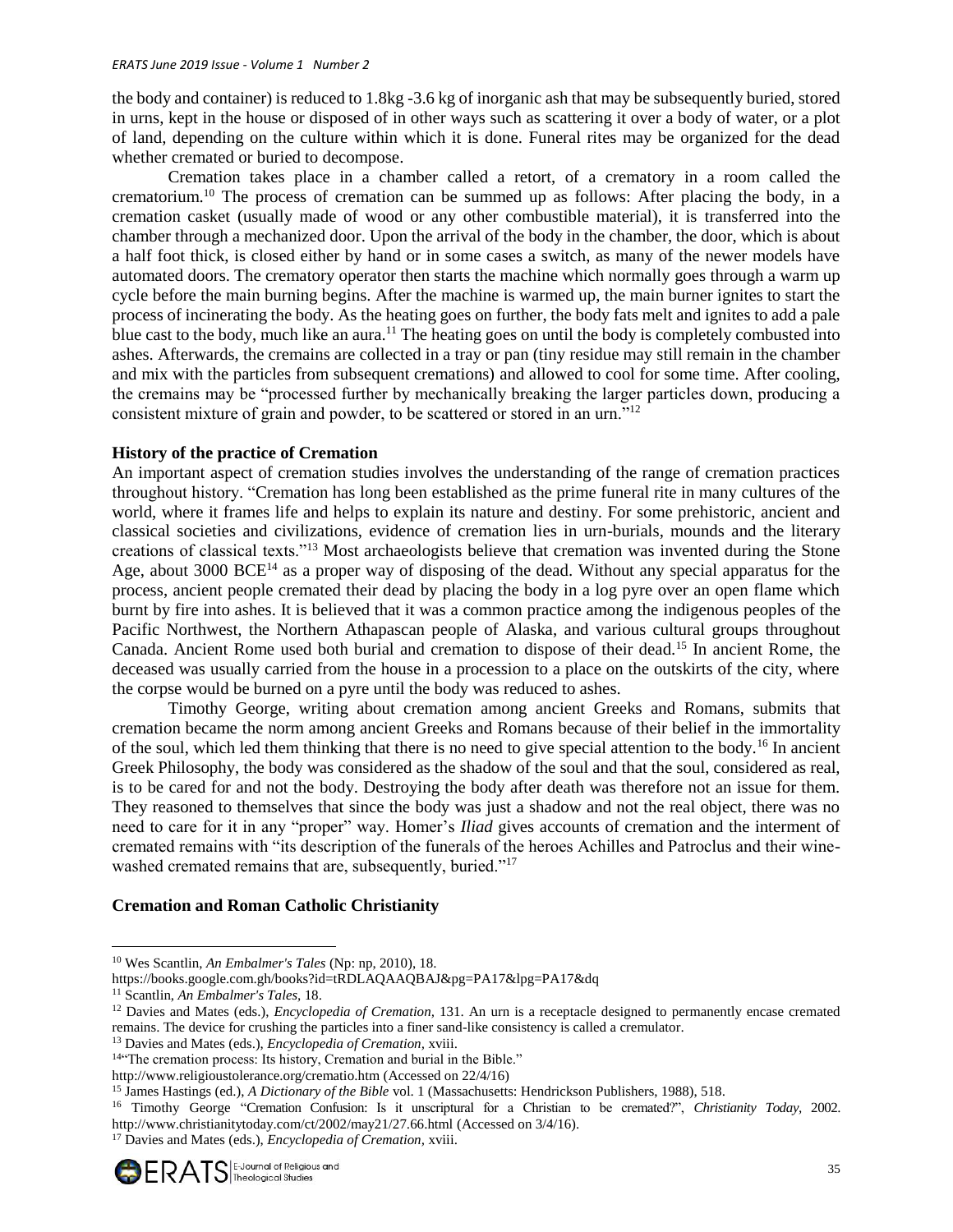The Roman Catholic Church's negative attitude towards cremation was based on the arguments that (1) the human body is the instrument through which sacraments are received and as such it is a holy object which should not be destroyed by fire. (2) The body is an integral part of the human person, since the soul has no independent existence apart from the body, and as such, the latter should be disposed of in a way that honors and reverences it. The body is the temple of the Holy Spirit. (3) Cremation constitutes a denial of the resurrection of the body since it might interfere with God's plan to resurrect the body of the believing faithful. $18$ 

In 1963, [Pope Paul VI,](http://www.newworldencyclopedia.org/entry/Pope_Paul_VI) recognizing that, in general, cremation was being sought for practical purposes and not as a denial of bodily resurrection, lifted the ban placed on cremation in 1886 and in 1966 Catholic priests were allowed to officiate at cremation ceremonies. The Sacred Congregation for the Doctrine of the Faith (the Holy Office) issued "*Piam et Constantem"* stating among other things,

The constant pious practice among Christians, of burying the bodies of the faithful departed, has always been the object of solicitude on the part of the Church, shown both by providing it with appropriate rites to express clearly the symbolic and religious significance of burial, and by establishing penalties against those who attacked this salutary practice.<sup>19</sup>

The Roman Catholic Church permitted cremation in cases of necessity, but prohibited it for anyone who was making a stand against the faith. This fact reflects also in the new Code of Canon Law (1983) which states, "The Church earnestly recommends that the pious custom of burying the bodies of the dead be observed; but it does not forbid cremation, unless it has been chosen for reasons which are contrary to Christian teaching."<sup>20</sup>

In 1997, the Congregation for Divine Worship and Discipline of the Sacrament, at the Vatican, sanctioned the celebration of Funeral Liturgy, including Mass, in the presence of the cremated remains.<sup>21</sup> According to the directives, the practice is allowed if:

(1). the cremation has not been inspired by motives contrary to Christian teaching such as respect for the body or the resurrection of the body.

(2). the local bishop judges it pastorally appropriate to celebrate the liturgy for the dead, with or without Mass, with the ashes present, taking into account the concrete circumstances in each individual case, and in harmony with the spirit and precise content of the current canonical and liturgical norms.<sup>22</sup>

The ashes are expected to be placed in worthy vessels and placed on a table or stand prepared for that purpose. After the Mass, the church insists that the disposition of the ashes be done in reverence.

# **The Bible and the Disposal of Dead Bodies**

Scriptures clearly report that biblical characters showed great care and respect for the bodies of their deceased, with corpse burial being the most common funerary practice. For example, Abraham went to great lengths to secure a tomb in which to bury his wife Sarah, which was the first formal burial recorded in Scripture (Gen. 23:3– 18). In fact, for three generations the patriarchs in Abraham's family were buried in this same tomb. Jacob buried Rachel on the way to Bethlehem (Gen. 35:19–20). The dying Joseph made his sons pledge to bury his bones in the land of Israel (Gen 50:25). Later, Moses carried out his wish by carrying his bones to the Land of Canaan to be buried (Exod. 13:19; Josh 24:32). Aaron, the first high priest, was buried in Moserah (Deut. 10:6); Moses was buried by God opposite Beth-Peor (Deut. 34:5–8) while Joshua, was buried in the hill country of Ephraim (Josh. 24:30). Samuel was buried near his home in Ramah (1 Sam. 25:1) and David was buried with the kings in Zion (1 Kings 2:10). In the OT it was shameful for one not to receive proper burial (Isaiah 14:18-20; Jer. 16:14). Nonetheless, there are at least three examples

 $\overline{\phantom{a}}$ 

<sup>19</sup> Michael S. Driscoll, Richard B. Hilgartner, Maureen A. Kelly, John Thomas LaneJames Presta, Corinna Laughlin, Jim Schellman, D. Todd Williamson, Paul Turner, Catherine Combier-Donovan, Diana Macalintal and Genevieve, *The Liturgy Documents: Essential Documents for Parish Sacramental Rites and Other Liturgies* Volume Two (Chicago: Liturgy Training Publications, 2012), 293. https://books.google.com.gh/books?id=7jFLDdixZ9IC&pg=PA293&lpg=PA293&dq

https://books.google.com.gh/books?id=19C32G9cXEkC&pg=PA95&lpg=PA95&dq

<sup>22</sup> Law, *Ready For Departure*, np.



<sup>18</sup> Law, *Ready for Departure*, np.

<sup>20</sup> Paul O'Callaghan, *Christ Our Hope: An Introduction to Eschatology* (Washington, DC: The Catholic University of America Press, 2011), 95.

<sup>21</sup> Law, *Ready For Departure*, np.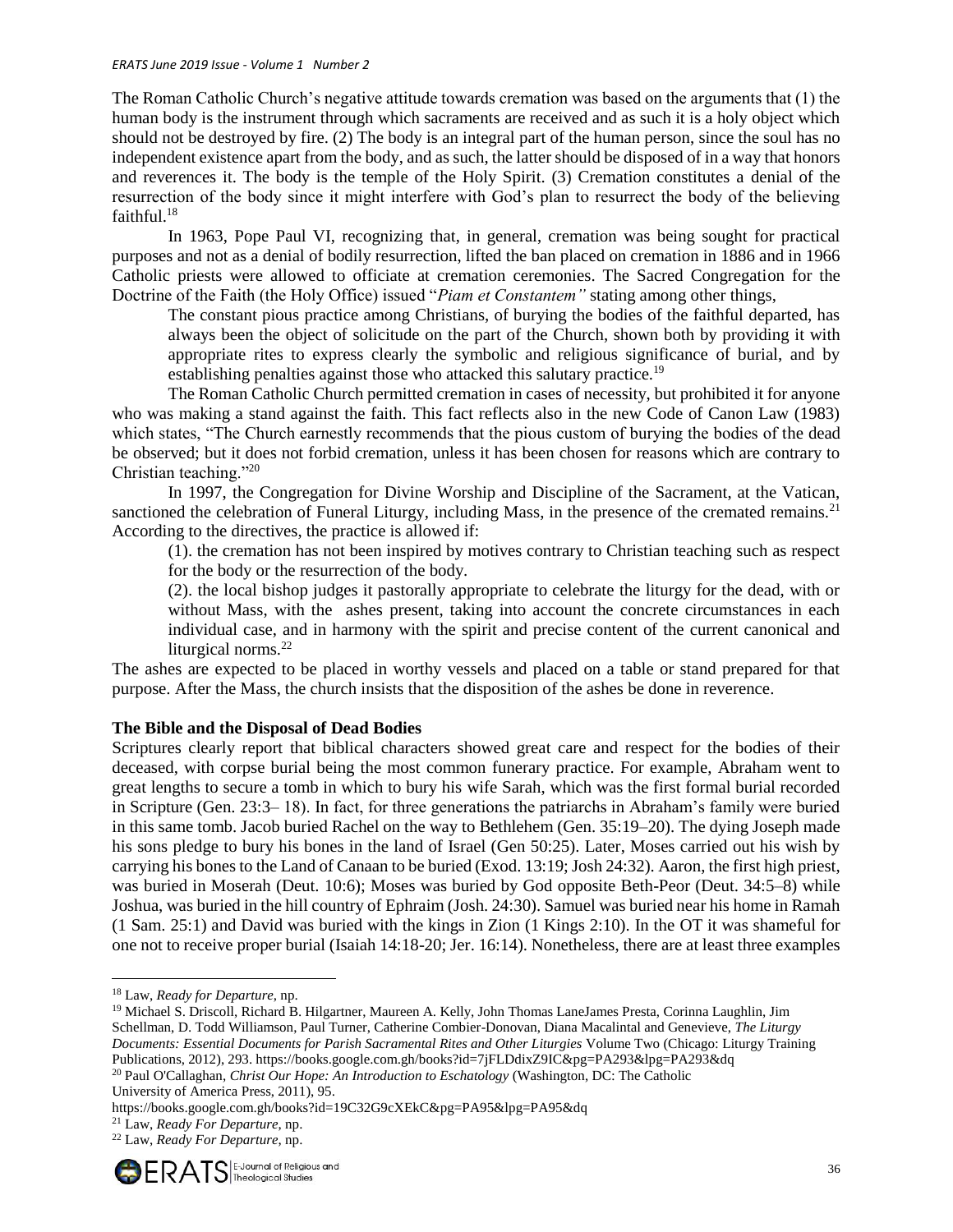of cremation-type activities in the OT. In 1 Sam. 31:11–13, it is reported that the bodies of Saul and his sons were burned partially after which their bones were rescued by the men of Jabesh-Gilead and buried "under a tamarisk tree at Jabesh, and they fasted seven days." A second example of cremation-like activity in Scripture occurs in Amos 2:1-3 and then Amos 6:8–11 depicts "a horrible picture of a whole household having died, and a man's uncle and a servant being only survivors left to burn the last body."<sup>23</sup> Geo B. Eager acknowledges the argument that bodies were burnt in the valley of Hinnom in times of pestilence, though he disagrees with such position. $24$ 

In the NT there is abundant evidence for corpse burial. John the Baptist was buried by his disciples (Matt 14:12). Lazarus was buried in Bethany (John 11:17–18); Stephen, the first martyr's body was buried by certain "devout men" near Jerusalem (Acts 8:2) and most importantly, Jesus the Christ was buried in a tomb prepared by Joseph of Arimathea (John 19:38–42). The early church buried the dead (Acts 5:6-10; 8:2). No instance of cremation, whether Jewish, Christian or heathen is recorded. The absence of cremation practices in the Bible is clearly because cremation was not a known method of disposing of the dead in the Ancient Near East. However, persecutors, in mockery of the Christian doctrine of resurrection, burnt the bodies of martyrs and scattered their ashes. This was an act of wicked persecution, not cremation.

Clearly, the Bible gives us evidence of corpse burial as the known practice of seeing of the dead. Abraham (Gen. 25: 8-10), Sarah (Gen. 23: 1-4), Rachel (Gen. 35: 19-20), Isaac (Gen. 35: 29), Jacob (49: 33; 50: 4-13) and Joseph (Gen. 50: 26), Joshua (Josh. 24: 29-30), Eleazar (Josh. 24: 33), Samuel (I Sam. 25: 1), David (I Kings 2: 10), John the Baptist (Matt. 14: 10-12), Ananias and Sapphira (Acts 5: 5-10), Steven (Acts 8: 2) and Jesus (John 19: 38-420 were all buried. However, this fact alone cannot be used to reject cremation because although corpse burial appears to be the norm in the Bible, Scripture cannot explicitly command or forbid a practice that its authors did not know about. Like many other contentious concepts therefore, a good theological response to cremation can only be formulated by analyzing the reason (s) for which a Christian would choose the practice instead of other methods of corpse disposal.

### **Arguments in Favor of Cremation**

One argument in favor of cremation is that it has many advantages, including emotional, economic and hygienic benefits. It is argued, first, that the process of cremation offers a quick, purifying process which helps bereaved relatives to banish the thought of the body lying for decades in the ground while suffering slow decay. Second, cremains can be kept at home in a fashionable container or urn, thus offering the family the opportunity to remember the loved-one on a daily basis.

Economically, cremation is said to be less expensive than corpse burial for three reasons at the very least. First, cremation does not require much space as body burial does. In our communities, we find that cemeteries occupy vast lands. Usually these cemeteries are located at the outskirts of the community. As the community population increases, houses are built around the cemetery or the cemetery is relocated to a farther place. Relocation may have to be repeated when the community expands again. With the frequent increase in the world's population, so the argument goes, there will come a time when there will be no land to serve as burial sites. When corpses are cremated, the community is spared the responsibility of reserving space out of the limited land for body burial. What happens at the point where there is no land for burial? This question is important because the land that we have is fixed and cannot increase in size, while the human population is perpetually increasing.

Second, it is argued that in cremation, no expensive coffin is required. Today, coffins constructed of mahogany, bronze or copper caskets may cost as much as \$10,000.<sup>25</sup> Since the process involves burning, the casket used in cremation is usually some kind of combustible material that can aid the burning process. Therefore, when one chooses to be cremated the family is spared the burden of purchasing expensive coffins and other related items*.* For some families, the choice of cremation is the result of the rising cost of funeral expenses today. This is not a strong argument, however because a bereaved family does not require a \$10,000 coffin to bury their dead. A cheap coffin can still be chosen for earth burial.

<sup>23</sup> Hastings (ed.), *A Dictionary of the Bible,* 518.

<sup>&</sup>lt;sup>24</sup> Geo B. Eager "Cremation" in *The International Standard Bible Encyclopedia Vol. 2* edited by James Orr (Grand Rapids, MI: Wm. B. Eerdmans Publishing Co., 1976), 744.

<sup>25</sup> Ghana Caskets – Ghana Coffins Guide, http://www.funeral-arrangements-guide.com/ghana-caskets-ghana-coffins-guide/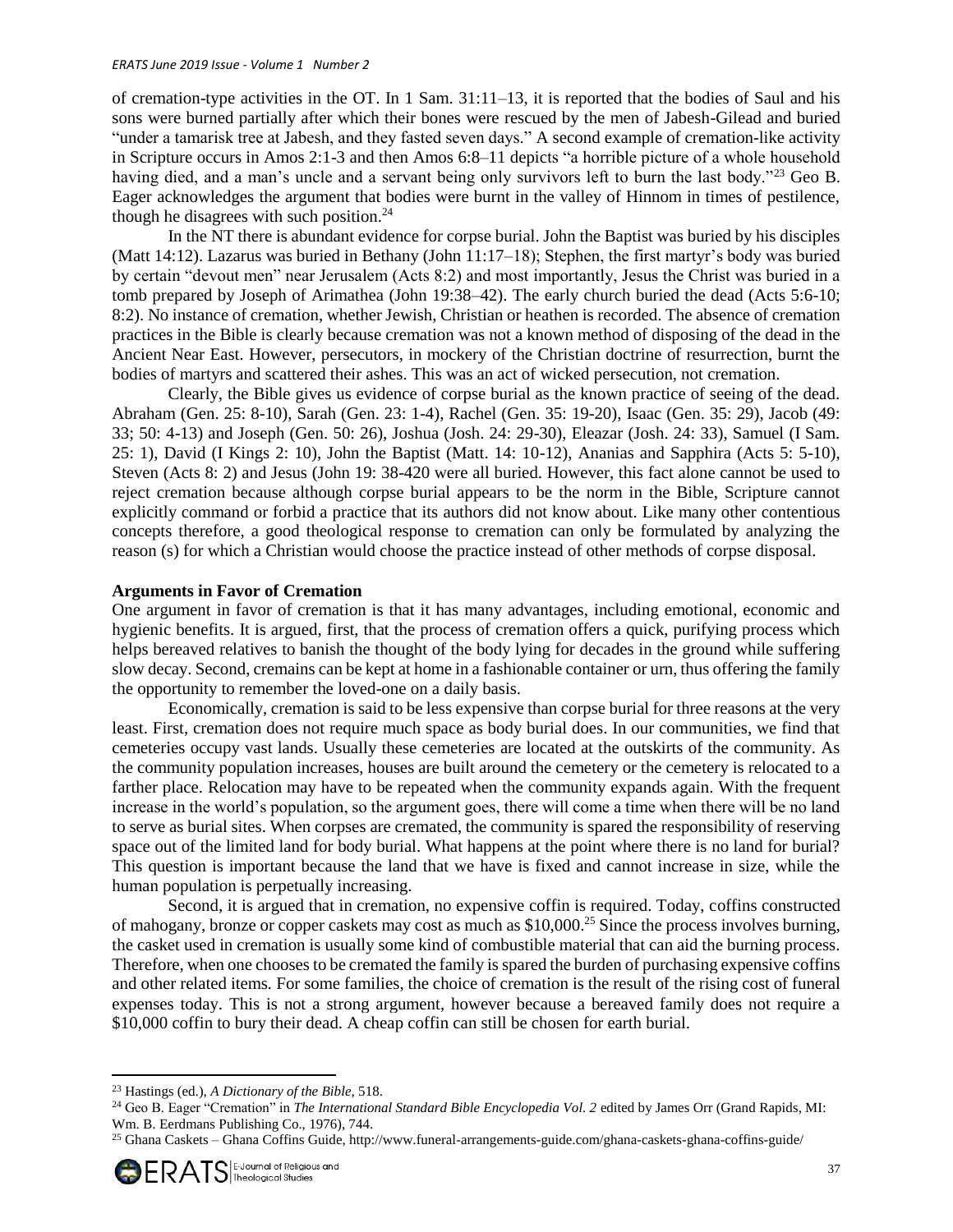Third, it is argued that cremation offers the family of the deceased some kind of flexibility in choosing a date for the funeral rights to be performed. In certain circumstances, when family members wish to delay the memorial service, cremation allows more flexibility in scheduling a later date because the burning can be done and the ashes presented during the funeral rites. In that case there is no need to worry about the cost to incur in keeping the body in the morgue for a long time. Yet the same flexibility argument can be employed to support other forms of burial, because in some African communities, burial rites could precede final funeral rites and corpses may not have to be kept in the morgue for prolonged periods just to delay funeral rites.

### **Arguments against Cremation**

Many Christians object to cremation for many reasons. Here we discuss five reasons. First, it is argued from Scripture that the human body bears the image of God (Gen. 1: 27) and must be treated with dignity. The inference that follows this view is that the sanctity of the human body and its value makes body burial rather than cremation, more appropriate. However, this argument is based on the assumption that cremation does not dignify the body, which is not necessarily proven in Scripture. It is further argued that corpse burial is less than a "final" phase in a person's transition and affords the bereaved family the chance to remember the person either at a grave site or vault. Funerals for those to be buried afford dignity and promoters for the burial process assert that the body belongs to God. This, however, does not suggest that cremation precludes funeral services organized to say goodbye to the departed.

Secondly, it is noted that through the incarnation, the Word becoming flesh, and God uniquely hallowed human life and bodily existence forever. Therefore, the human body must not be destroyed through burning. However, when a body is buried in the earth, it is equally destroyed through decomposition. If the argument is stretched further to connect Paul's teaching that the body is the dwelling place for the Holy Spirit and as such, the bodies of believers must be treated with reverence and honor (1 Cor. 3:16-17), the counter argument will be that Paul was admonishing Christians not to defile their bodies through sexual promiscuity and debauchery. He was not discussing disposal of dead bodies. While Scripture hardly presents to us a bodiless soul (if at all), suggesting that the psychosomatic unity of the human person must be preserved at all costs, it is only when it can be proven that cremation, but no other methods of body disposal destroys the psychosomatic unity of the body, that a condemnation of cremation may be warranted on the basis of this reasoning.

Thirdly, it is said that as Jesus himself was buried and raised bodily from the dead, so Christians believe their body burial is a witness to the resurrection yet to come. The opposing view is that Jesus was a Jew and since biblical Jews were not known to have practiced cremation, Jesus could not have been cremated. Arguing against cremation, Paul L. Freeman observes that, in spite of the economic advantage of cremation, Joseph of Arimathea spent a lot of money to prepare Jesus' body and then placed it in his (Joseph's) own new tomb (John 19:38-41).<sup>26</sup> Yet it is clear that cremation was not an option available for Joseph to choose from. This underscores the fact that burial must be practiced no matter the cost involved.

In the fourth place, it is argued that cremation signifies God's punishment. Freeman posits that, "God has only one word about cremation in the whole Bible, and it is a strong word of disapproval. 'This is what the Lord says; for three transgressions of Moab, and for four, I will not turn away the punishment from them: because he burned the bones of the king of Edom into lime.' (Amos 2:1) $^{1/27}$  By this, Freeman underscores the fact that God uses fire as a means of punishing sin. Freeman's observation is probably not correct because what the text describes is not cremation. Burning a dead body as a way of punishment is known in the Bible, in Christian history and in different cultures of the world but it is different from cremation. This point has the support of the Ewes<sup>28</sup> of Ghana who believe that it is witches and wizards or sorcerers and wicked people who, occasionally, deserve to be burnt when they die. Since such people were cruel to others, they must be burnt as punishment and to serve as deterrent to those who may be contemplating such wickedness or might have been already involved in it.

l

<sup>26</sup> Paul L. Freeman, "Cremation Is Not for Christians" in Christian Resources

<http://www.wholesomewords.org/etexts/freeman/pfcrem.html> (Accessed on 3/4/16).

<sup>&</sup>lt;sup>27</sup> Freeman, "Cremation is not for Christians"

<sup>28</sup>Confidence Worlanyo Bansah, "Cremation among the Ewe of Ghana: Theological and Ecclesiological Responses", in *Trinity Journal of Church and Theology,* Vol. 18 No. 2, Sept., 2014, 100-113, 105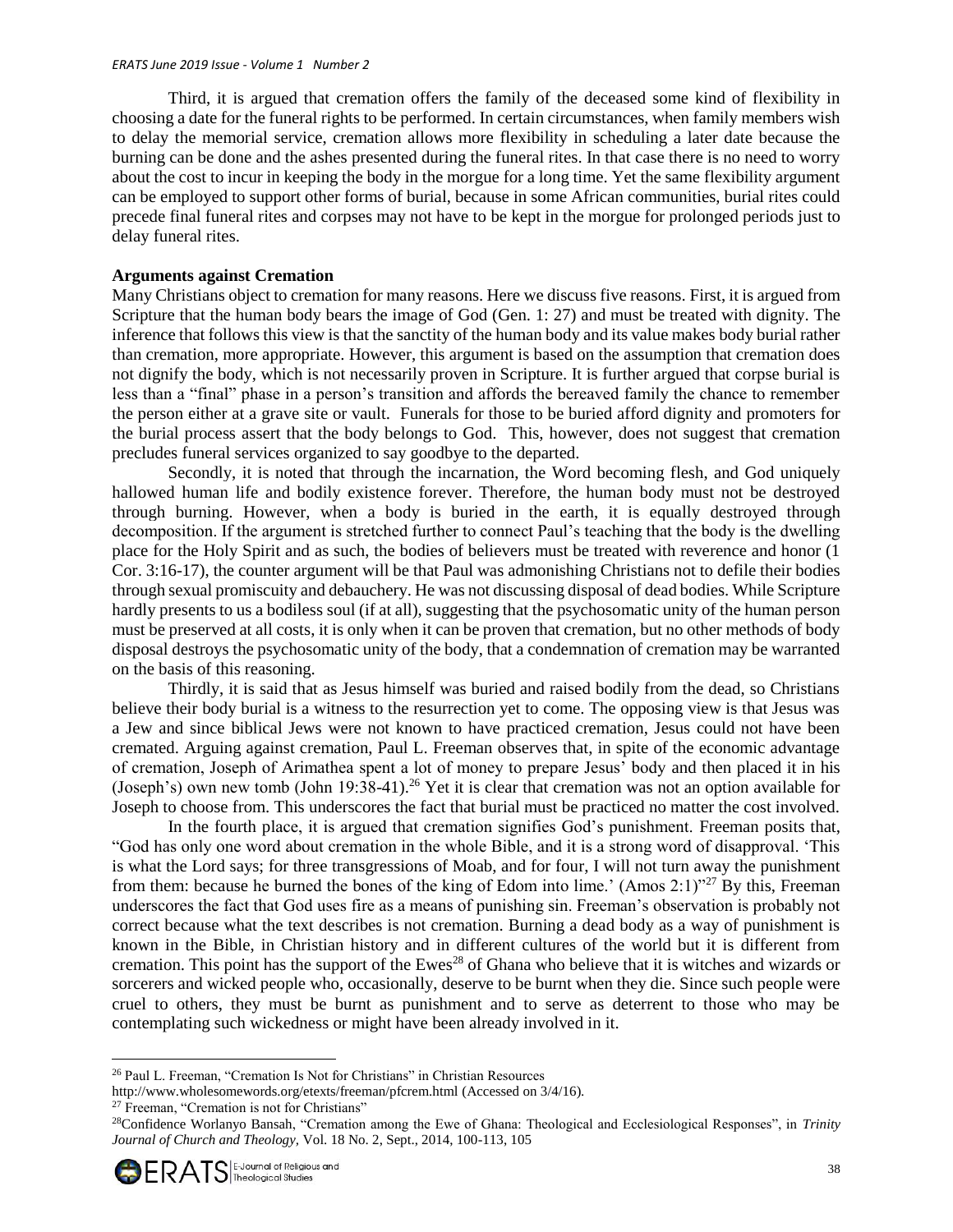Finally, it is contended that the God of the Bible detests the act of cremation as Freeman notes. Alfred J. Levell asserts that the OT reveals that the practice of cremation is detestable in the sight of God.<sup>29</sup> "Burning", as he notes, "carries a mark of opprobrium or contempt", "the thought of removing rubbish and unwanted material, and sometimes of judgment and desolation<sup>330</sup> However, it is clear that the "burning" Levell refers to is not cremation. Geisler and Potter argue that burial of corpses is the Scriptural pattern and that there is no compelling biblical or even non-biblical argument in support of cremation.<sup>31</sup> They however, admit that cremation cannot hinder the power of the resurrection and yet Scripture teaches believers to bury the dead in the earth. This, they observe, is of both practical and symbolic value in the Bible. The point of their paper is that while the Bible does not forbid cremation specifically, nonetheless it does show corpse burial as the practical, symbolic way of disposing of the dead. This, in their opinion is important to establish continuity between the present body and the resurrected body. Their argument is true to the pattern of burial evident in the Bible as has been explained above. The Bible cannot explicitly condemn cremation because cremation was not known to the cultures of the Bible. It is however, debatable whether one can formulate a Christian theological response to cremation or not.

### **Cremation and African Culture**

A culture's funerary practices form an important indicator of many social functions. Discussions of the issue of cremation cannot be complete without some cultural considerations. Apparently, people's perception of cremation may be positive or negative depending on the given culture. According to Confidence Worlanyo Bansah, the Ewe of Ghana have, since time immemorial, instituted *amememe* (burning of a person) as the most prominent and severest means of discouraging people from indulging themselves in evil acts in the community.<sup>32</sup> While this practice is different from cremation, its influence tends to affect Ewe Christian understandings of cremation.

The belief is that since those who are burnt upon their death practiced moral evil during their lives, burning their corpses is required to purify their soul in order that it might attain eternal life. Without this act, it is believed, "the souls of such people will be in limbo as wandering and restless evil spirits causing death and calamity in their respective lineages."<sup>33</sup> It therefore serves as "expiation or atonement for the selfconfessed or accused to reconcile with the ancestral world."<sup>34</sup>

Bansah's view is contentious and highly debatable. To argue that the concept of eternal life is part of African cosmology is to view African indigenous religion through Christian lenses. African indigenous religions do speak of the afterlife but it is connected with belief in reincarnation, which is very evident in many African names such as Ababio (the person who has returned), Afetorgbor (the owner of the housefather-has returned) or Babatunde (father has returned). Even this is mostly a West African phenomenon and we are not unaware of the fact that defining "Africa" itself is a tall order. Besides, Bansah's choice of term for the burning phenomenon that he tried to explain is problematical if not misleading. Since he was referring to burning of the corpses of dead morally evil individuals, *dzotortor amekuku* (burning of a dead person), in our opinion would be a better label.

Bansah's position as an African Christian theologian further allows him to argue that as a means of reconciling one's spirit with the ancestral world, burning prevents the possible return of the ghost and wards off evil spirits. To accomplish this purpose, burning among the Ewes is usually performed at night at the graveside of the dead person. There is however a contrary view in which corpses are believed to be dragged along major streets of Ewe villages in the full glare of bewildered onlookers before finally being taken to the outskirts to be burnt and disposed of. This death ritual, as Bansah adds, has had a very great impact on the people in terms of shaping their morality— it deters people from practicing evil like abortion,

<sup>&</sup>lt;sup>29</sup> Alfred J. Levell, *Cremation Not for Christians: The Voice of Holy Scripture* (Harpenden: Gospel Standard Trust Publications, 2000), 4.

https://books.google.com.gh/books?id=TMfbN4Rz2PIC&pg=PA1&lpg=PA1&dq

<sup>30</sup> Levell, *Cremation Not for Christians,* 4.

<sup>31</sup> Norman L. Geisler and Douglas E. Potter, "From Ashes to Ashes: Is Burial the only Christian Option?" *Christian Research Journal*, Vol. 21, No. 1 (1998), 1-7

<sup>32</sup> Bansah, "Cremation among the Ewe of Ghana," 105.

<sup>33</sup> Bansah, "Cremation among the Ewe of Ghana," 100.

<sup>34</sup> Bansah, "Cremation among the Ewe of Ghana," 100.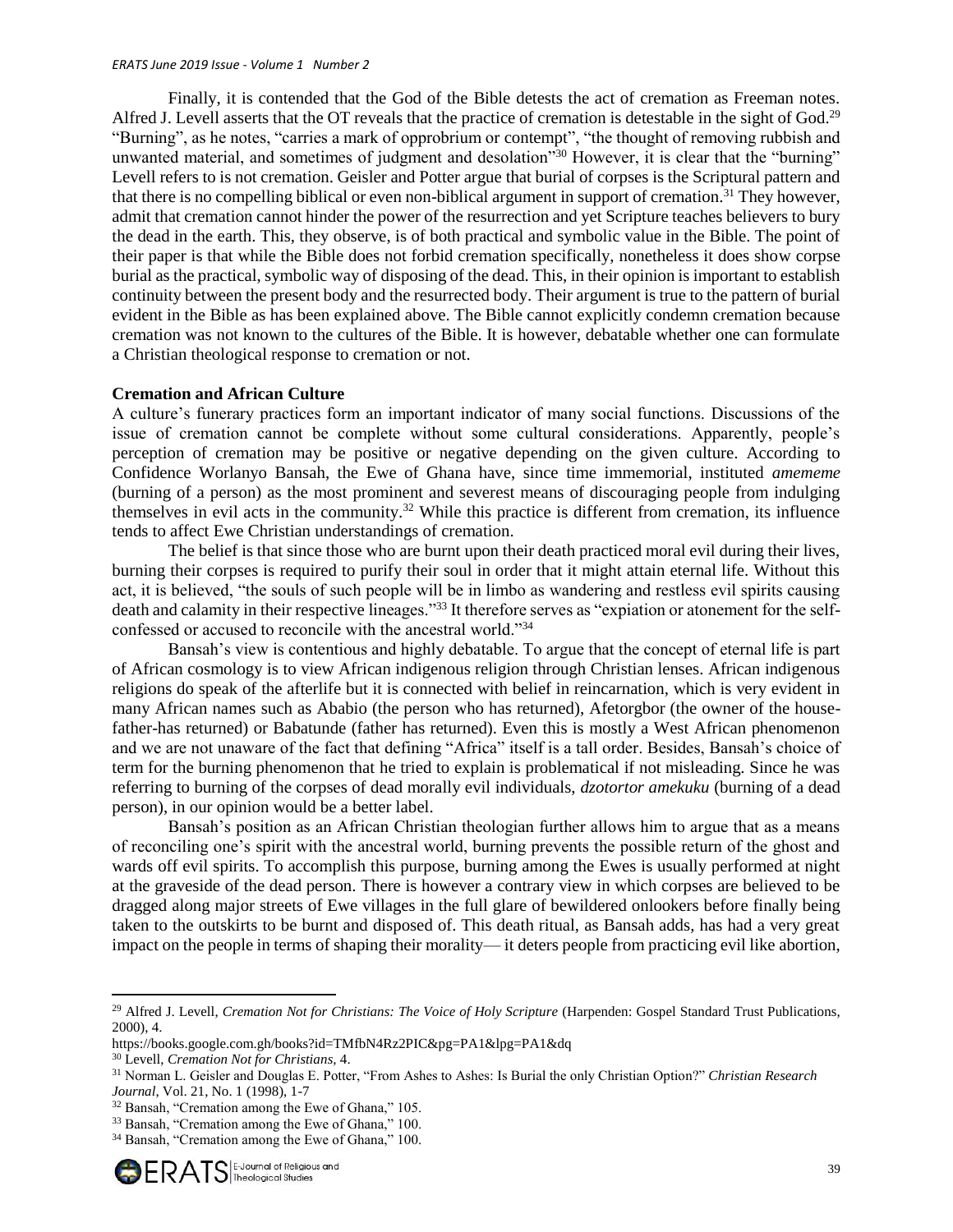murder, witchcraft, and so on.<sup>35</sup> In this way, burning is seen as contributing positively to the life of the society. Even though the purposes for which burning is practiced, among the Ewes are morally sound, the practice is obviously not normative, since it is targeted at the wicked evil doers only. Even if the practice is equated to cremation, all that would happen is that Ewes may argue for cremation for those who were judged by society to be evil and exceedingly wicked. It then would have nothing to do with making a free, personal choice to have one's body cremated after death. To cremate everyone, in the context of the Ewes, even if cremation were equated with *dzotortor amekuku* will be the same as declaring everyone a wicked person in effect.

Even though cremation is a foreign burial practice in African societies, many Africans reject cremation because of beliefs in the ancestors and in the commitment to burial as a medium that permits an on-going sense of contact with the dead. In such societies, burial of bodies is the common way of disposing of a corpse, and to arrange a proper burial is esteemed as a pious manifestation of honor due the dead. Proper burial is necessary to avoid the wrath of the ancestors. Among the Akans of Ghana, the long preserved tradition of corpse burial as a sign of respect for the dead is known. The Akan word for burial is *sie,* the meaning of which seems to suggest that the Akans believe that the corpse will not remain in the ground forever. To *sie* means "to consciously hide something precious at a safe place so that one can go for it anytime the need arises." This is quite different from the expression *to twene* which means "to throw away" or "to dispose of." The rationale behind this is the understanding and belief that the dead is to be kept safely and could be visited at any appropriate time. Even though when one goes to visit a deceased relative's grave, he/she does not see the dead physically, there is emotional satisfaction which comes from the mental picture of the dead. It is believed that proper funeral rites are a guarantee to serene, calm life and smooth entrance into the spirit world, the abode of the dead ancestors.

The choice of cremation may deprive an individual and a community of these important grieving rituals. Cremation, as Rachel Applebaum notes "bypasses the honor and respect given to the deceased, steals away the last chance for a final goodbye and removes the opportunity for the family to show their ability to care for their family."<sup>36</sup> In most African cultures, where the dead is still loved and properly catered for, cremation cannot easily be accepted. Many people cannot imagine the process of burning a dead body into ashes as a way of disposing of the dead. It is painful and stressful to imagine that a loved one is going to be burnt into ashes, especially against the backdrop that it is evil, sinful people who are burnt as punishment in many African countries, and in Christianity as eternal punishment for the wicked, unbelieving people. In that sense, it is the common feeling that when a person is being cremated, it is as if that person has already been sentenced to hell. Yet, this does not mean that cremation should be denied one who requests it before his/her death.

# **Theological Challenges of Cremation**

The relationship between cremation and the resurrection is a theological challenge. Geisler and Potter argue that body burial symbolizes the Christian hope for the resurrection, than cremation because body burial points to salvation *in* the body, while cremation better symbolizes salvation *from* the body, a pantheistic view.<sup>37</sup> This does not mean that cremation can prevent bodily resurrection. There is no biblical data which indicates that cremation has power to prevent God from resurrecting the dead. Scripture nowhere places any limit upon God's power to resurrect the dead. John wrote in his Apocalypse,

And I saw the dead, great and small, standing before the throne, and books were opened. Also another book was opened, the book of life. And the dead were judged according to their works, as recorded in the books. And the sea gave up the dead that were in it, Death and Hades gave up the dead that were in them, and all were judged according to what they had done. (Rev. 20:12-13).

In the text, the sea, Death and Hades are mentioned as abodes of the dead from which they were resurrected to face judgment. There is no mention of how their bodies were disposed but it each person was to be judged. It probably shows that God's ability to resurrect the body does not in any way depend on how his/her body was treated after death. The body that is buried or incinerated is not the one that will ultimately

<sup>&</sup>lt;sup>37</sup> Geisler and Potter, "From Ashes to Ashes", 6



<sup>35</sup> Bansah, "Cremation among the Ewe of Ghana," 107.

<sup>36</sup> Rachel Applebaum, "Spatial Manifestation and Trends of Cremation in Pennsylvania" (Unpublished Master Thesis submitted to Indiana University of Pennsylvania, 2015), 7.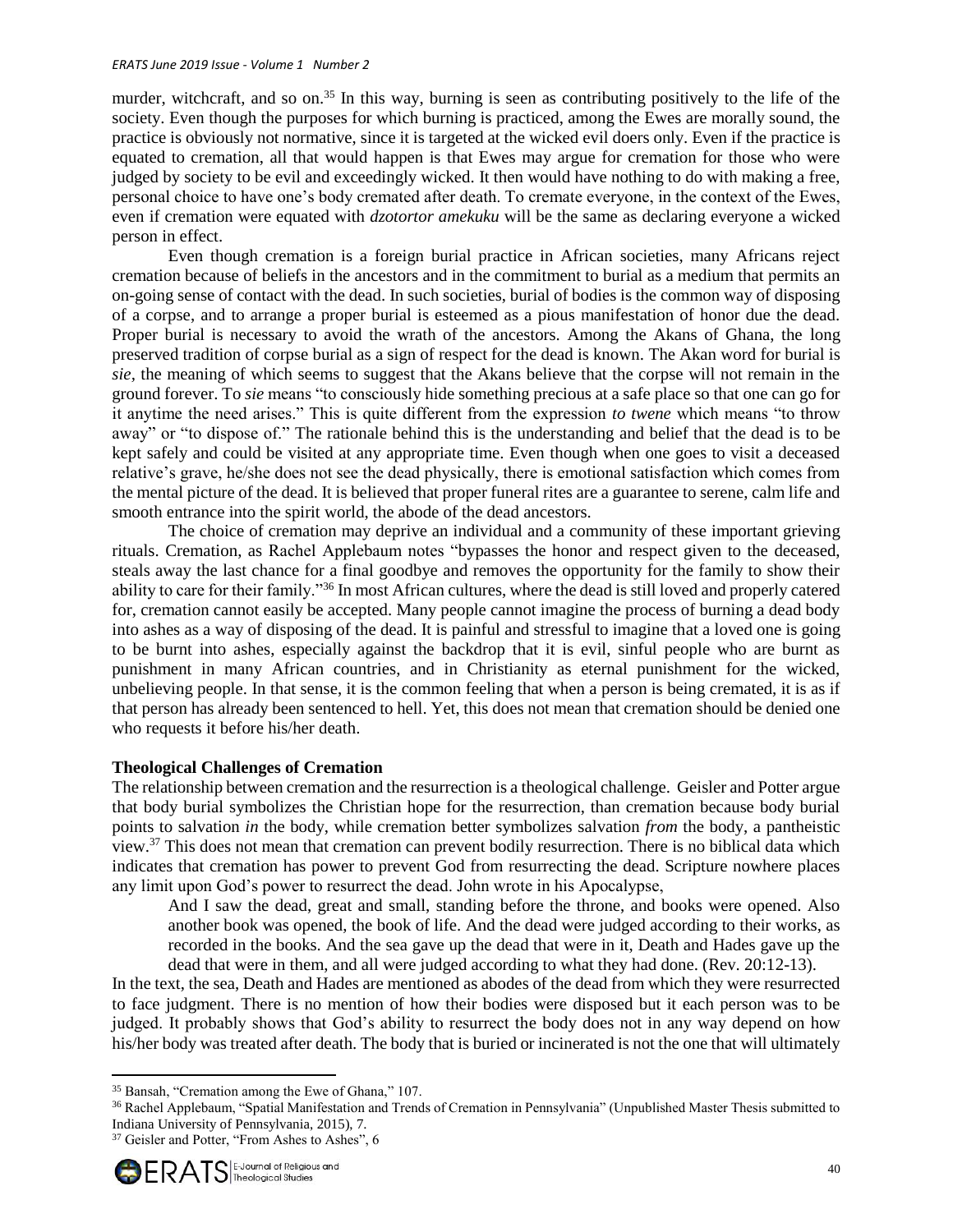dwell with the Lord after resurrection. Paul notes that the resurrected body will be imperishable, glorious, powerful and spiritual (I Cor. 15: [42-44\)](http://ebible.com/query?utf=8%E2%9C%93&query=1%20Corinthians%2015%3A42-44&translation=ESV&redirect_iframe=http://www.AllAboutGOD.com/bible.htm). In applying Paul's passage to the morality of cremation we shall assume "a uniquely imperishable and incorruptible new body of immortality different from the body of our present state which is rather mortal, perishable, corruptible..."<sup>38</sup>and subject to decay. Burial of the body gives explicit expression to the analogy of the seed sown resulting in a future harvest; it is a distinctive testimony to the future Christian hope of resurrection. O'Callaghan quotes Augustine as saying, "If those who do not believe in the resurrection of the flesh bury the bodies of the dead, even more so should believers do so, because the dead body will rise up and remain forever, and this becomes a public witness to this very faith."<sup>39</sup> This argument is of symbolic value only. It does not mean that God will not be able to resurrect the cremated body, if we bear in mind that a buried, decomposed body becomes part of the earth that covers it and yet no believer doubts that God can resurrect a buried body.

## **CONCLUSION**

We have pointed out that though cremation is not a Jewish practice evident in the Bible, the practice of cremation has no power to frustrate God's plan to resurrect dead believers. God can resurrect human ashes just as conveniently as he can resurrect the dust formed after the decomposition of the buried corpse.<sup>40</sup> There are various reasons why African Christians disagree over cremation, including the fact that in some African societies only dead people judged to have been morally evil are burnt (as punishment, not cremated). We conclude therefore that, if cremation is to be opposed, the basis for the opposition should not be a doubt of the power of God in raising a burnt body from its ashes. The weight of Christian tradition favors corpse burial because of the Jewish culture that underlies much of the Bible which did not practice cremation. Even though there are biblical references for both the act of burial and of burning (not cremation), cremation is not a method of corpse disposal in the Bible. In the history of the Church cremation has been a matter of debate. As Plummer has rightly observed, "The examples of the Jews, the fact that Christ was buried, the association of burning with heathen practices, and perhaps rather material views respecting the resurrection, have contributed to make cremation unpopular among Christians."<sup>41</sup> Plummer goes as far as to add that "there is nothing essentially antichristian in it."<sup>42</sup> For this reason, the Bible should not be used as a proof text either for the necessity of burial of the dead or for "cremation on demand." Also, cremation does not determine the final state of a person. The eternal state of a person does not depend on what happens to his/her corpse. Anyone could die through a plane crash, fire disaster, earthquakes and tsunamis that are accompanied by fire or some such means. Samuel Waje Kunhiyop is right to argue that "The critical issue surrounding death is not the method of [disposing the corpse] but the spiritual condition of the deceased."<sup>43</sup> At death a person is faced with two options. "If the deceased person is a believer, that person is eternally saved and goes to the presence of the Lord, regardless of how his or her body is disposed of. On the other hand, if the deceased is an unbeliever, he or she is lost eternally."<sup>44</sup>

This paper suggests that the selection of cremation may be considered in certain situations. For example, if the dead is known to have chosen it before death on basis, not contrary to Christian beliefs or if a family wishes to transport the cremated remains to a distant place, and they are convinced that their Christian views on resurrection is not contradicted by their choice, cremation useful. However, if cremation is chosen as a secret wish of a professed Christian because he or she belonged to a cult that imposed the choice as a condition for membership, then it is problematic. It cannot be said to be a Christian choice if someone choses cremation in order to profess his/her "belief in the perishable character of matter, to deny life after death or God's power over matter."<sup>45</sup> Thus, a person may choose to be cremated if he/she has no intention that violates the Christian doctrine of the resurrection. If cremation is chosen, the various elements of the funeral rites should be conducted in the usual way and, normally, with the cremains present. The

<sup>&</sup>lt;sup>38</sup> Bansah, "Cremation among the Ewe of Ghana: Theological and Ecclesiological Responses", 107.

<sup>39</sup> O'Callaghan, *Christ Our Hope,* 95.

<sup>40</sup> Bansah, "Cremation among the Ewe of Ghana", 107.

<sup>41</sup> Hastings (ed.), *A Dictionary of the Bible,* 519.

<sup>42</sup> Hastings (ed.), *A Dictionary of the Bible,* 519.

<sup>43</sup> Samuel Waje Kunhiyop, *African Christian Theology* (Nairobi: WordAlive Publishers, 2012), 222.

<sup>44</sup> Kunhiyop, *African Christian Theology*, 222.

<sup>45</sup> O'Callaghan, *Christ Our Hope,* 95.